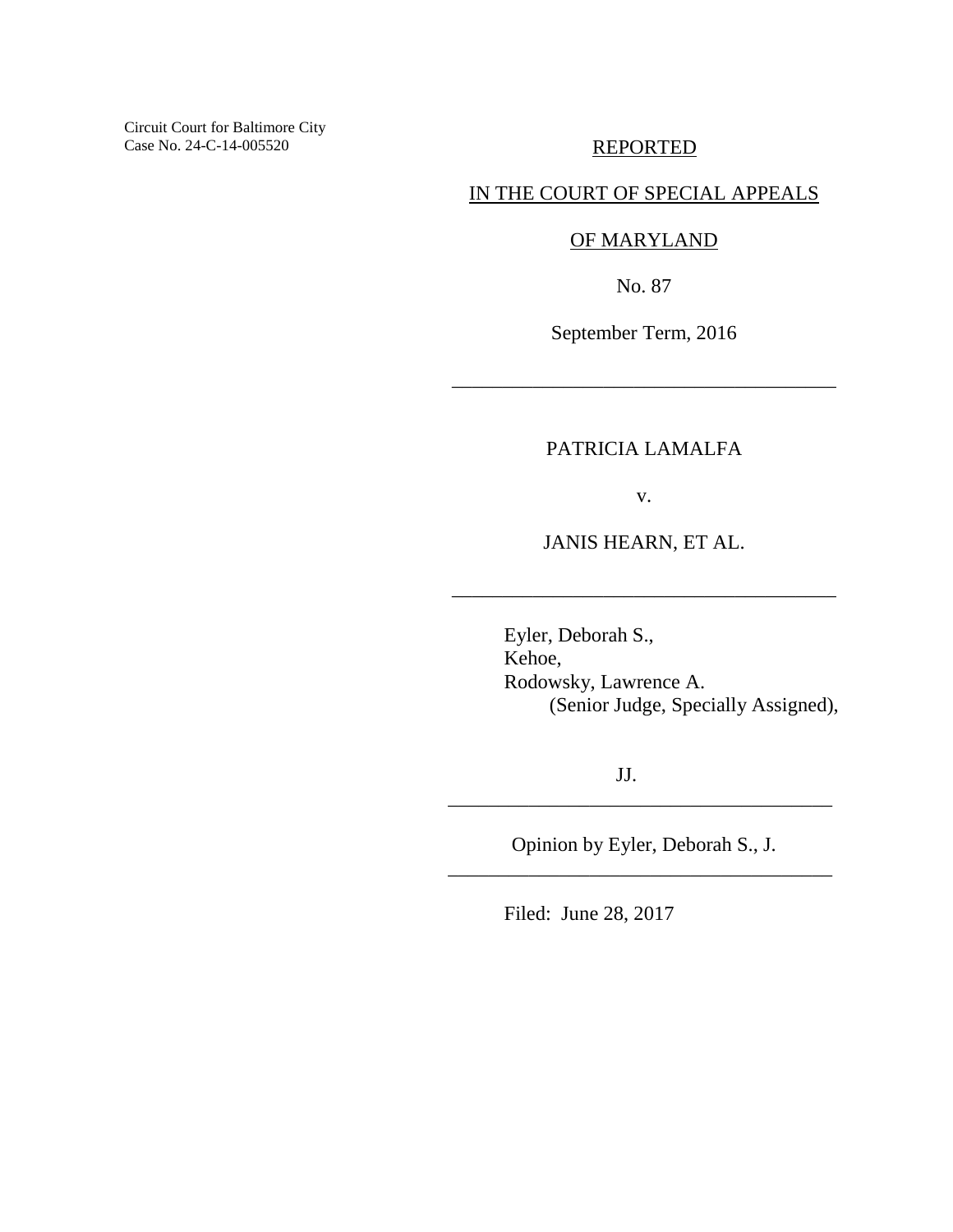In the Circuit Court for Baltimore City, Patricia Lamalfa, the appellant, sued Janis Hearn, the appellee, for automobile negligence. The case was tried to a jury over two days. During the testimony of Ms. Hearn's medical expert, the court admitted into evidence, over objection, four of Ms. Lamalfa's post-accident medical treatment records that the expert relied upon in forming his opinions. At the close of all the evidence, the court granted a motion for judgment in favor Ms. Lamalfa on "negligence" and ruled that the case would go to the jury "for its determination as to the amount of damages, if any that should be awarded." The jury deliberated and returned a verdict in favor of Ms. Lamalfa for \$10,576.05, comprising the full amount of her medical bills and \$650 for pain and suffering.

On appeal, Ms. Lamalfa presents two questions, which we have combined and rephrased as:

Did the circuit court err by admitting Ms. Lamalfa's medical records into evidence?<sup>[1](#page-1-0)</sup>

For the following reasons, we shall affirm the judgment of the circuit court.

<sup>1</sup> Ms. Lamalfa states her questions presented as follows:

<span id="page-1-0"></span> $\overline{a}$ 

2. Did the trial court err by admitting medical records pursuant to Maryland Rule 5-703 without an appropriate foundation for establishing the truthfulness of the records?

<sup>1.</sup> Were Defense Exhibits 2–5 inadmissible hearsay due to the failure of authentication as a condition precedent to the business records exception to the hearsay rule?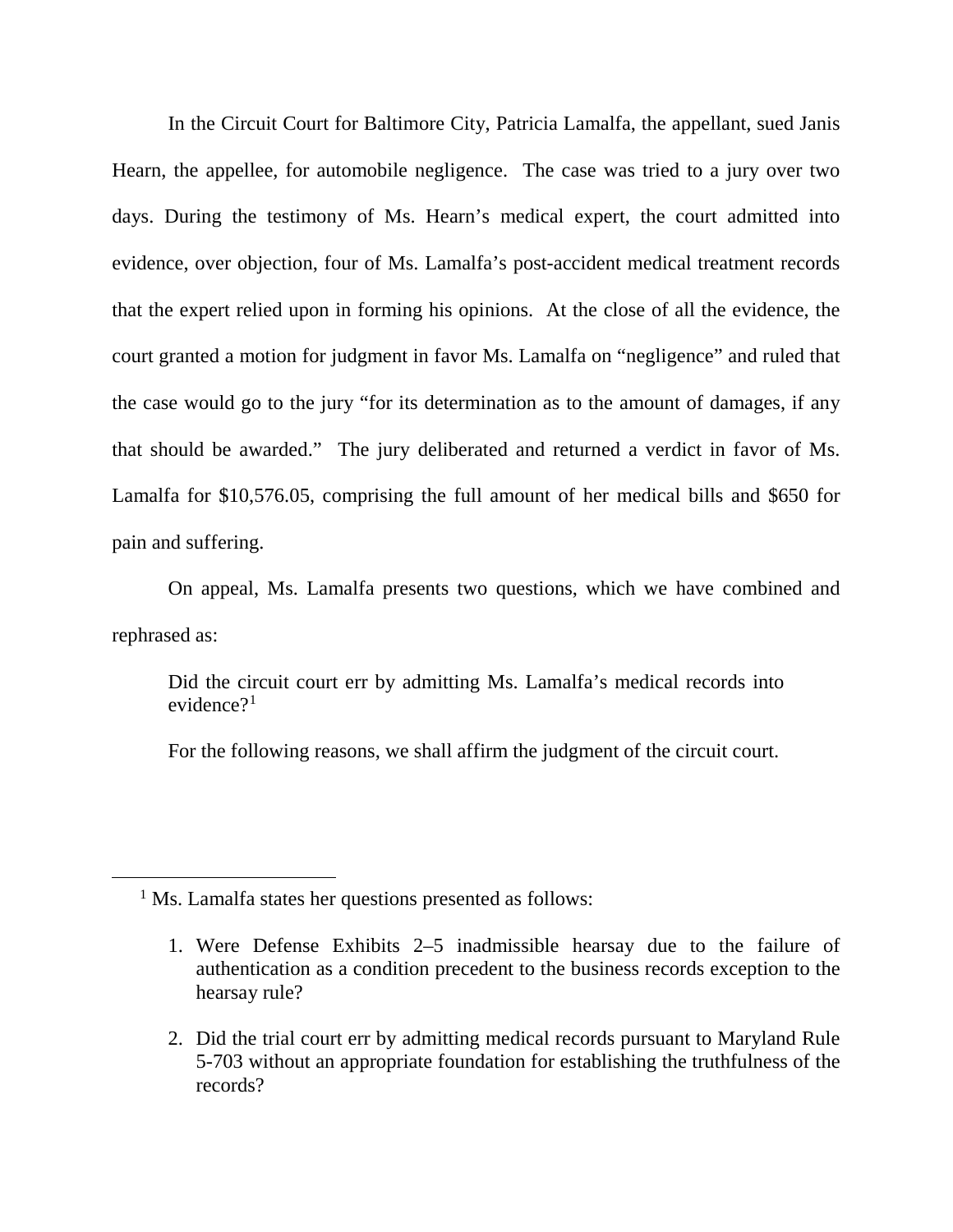#### **FACTS AND PROCEEDINGS**

On October 14, 2011, Ms. Lamalfa, who lives in Brooklyn, New York, was in Maryland to attend a family wedding. On the way to the wedding, she was sitting in the rear passenger seat of a small SUV, which was being driven by her son Steven Lamalfa ("Steven"). Steven drove the SUV southbound on Interstate 95, near Pulaski Highway, and onto an exit ramp, where it came to a complete stop because of heavy traffic. The SUV was rear-ended by a vehicle being driven by Ms. Hearn.

Police and ambulances responded to the scene. Ms. Lamalfa did not seek medical treatment. She and the other occupants of the SUV continued on to the wedding. They returned to their hotel in Baltimore that night. The next morning, Ms. Lamalfa went to the emergency room at Mercy Medical Center ("Mercy") in Baltimore with complaints of low back pain and some tenderness in her left forearm. She was treated and released. She returned to New York that night.

A week after the accident, on October 21, 2011, Ms. Lamalfa sought treatment from Yury Koyen, M.D., a specialist in physical medicine and rehabilitation who practices at Relief Medical, P.C., in Brooklyn. She complained of upper and lower back pain, pain in both arms, left hip pain, periodic numbness in her right hand, right shoulder pain, weakness in her left arm, tailbone pain, and emotional distress related to the accident. Dr. Koyen recommended that Ms. Lamalfa undergo physical therapy and chiropractic treatment, as well as diagnostic testing.

Also in October 2011, Ms. Lamalfa began experiencing severe abdominal pain. An October 31, 2011 CT scan of her abdomen was normal, however. In February 2012,

-2-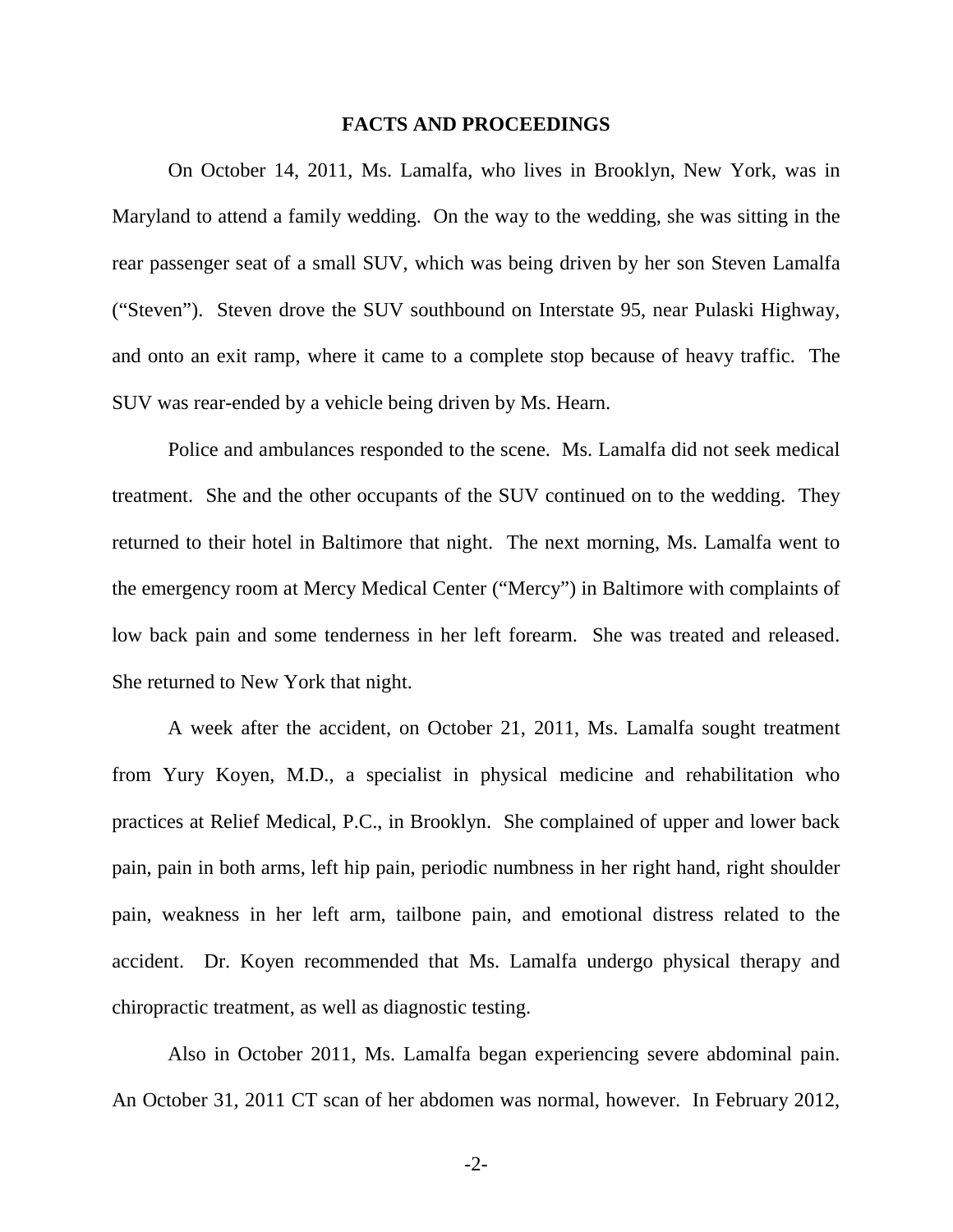Sampath Kumar, M.D., a general surgeon, diagnosed Ms. Lamalfa with an epigastric hernia. In March 2012, he operated on her to repair it. Ms. Lamalfa previously had had surgery to repair an epigastric hernia in 1984.

Meanwhile, on November 7, 2011, Ms. Lamalfa underwent an MRI of her right shoulder that revealed a rotator cuff injury. More than three years later, in December 2014, Ms. Lamalfa went to see Jaspreet Sekhon, M.D., an orthopedic surgeon. Dr. Sekhon sent Ms. Lamalfa for another MRI, which revealed a rotator cuff tear. In 2015, Dr. Sekhon operated on Ms. Lamalfa's right shoulder.<sup>[2](#page-3-0)</sup>

Ms. Lamalfa filed suit against Ms. Hearn on September 2[3](#page-3-1), 2014.<sup>3</sup> The case was tried to a jury from February 16 to 18, 2016. In the plaintiffs' case, Ms. Lamalfa and Steven testified and the *de bene esse* depositions of Drs. Koyen, Kumar, and Sekhon were played for the jury.<sup>[4](#page-3-2)</sup>

Ms. Lamalfa, then age 54, testified about the accident and about her medical treatment following the accident. She had worked as a hairdresser from the age of 18

<span id="page-3-0"></span> $\overline{a}$ 

<sup>&</sup>lt;sup>2</sup> The record does not reveal the date of the rotator cuff surgery.

<span id="page-3-1"></span><sup>&</sup>lt;sup>3</sup> Steven and a passenger named Bridgitte Rivera also were plaintiffs. Ms. Rivera settled her claim before trial and dismissed it with prejudice. Steven's claim was tried with his mother's and resulted in a judgment for  $\overline{\$8,575.66}$ . He has not joined in this appeal.

The plaintiffs originally included John B. Hearn, Jr., Ms. Hearn's husband, as a defendant, suing him for negligence and negligent entrustment. Those claims were dismissed with prejudice on the first day of trial.

<span id="page-3-2"></span><sup>&</sup>lt;sup>4</sup> The video depositions were not transcribed and the DVD recordings are not in the record. Thus, we summarize the expert testimony based only upon the excerpts provided by Ms. Hearn in the appendix to her brief.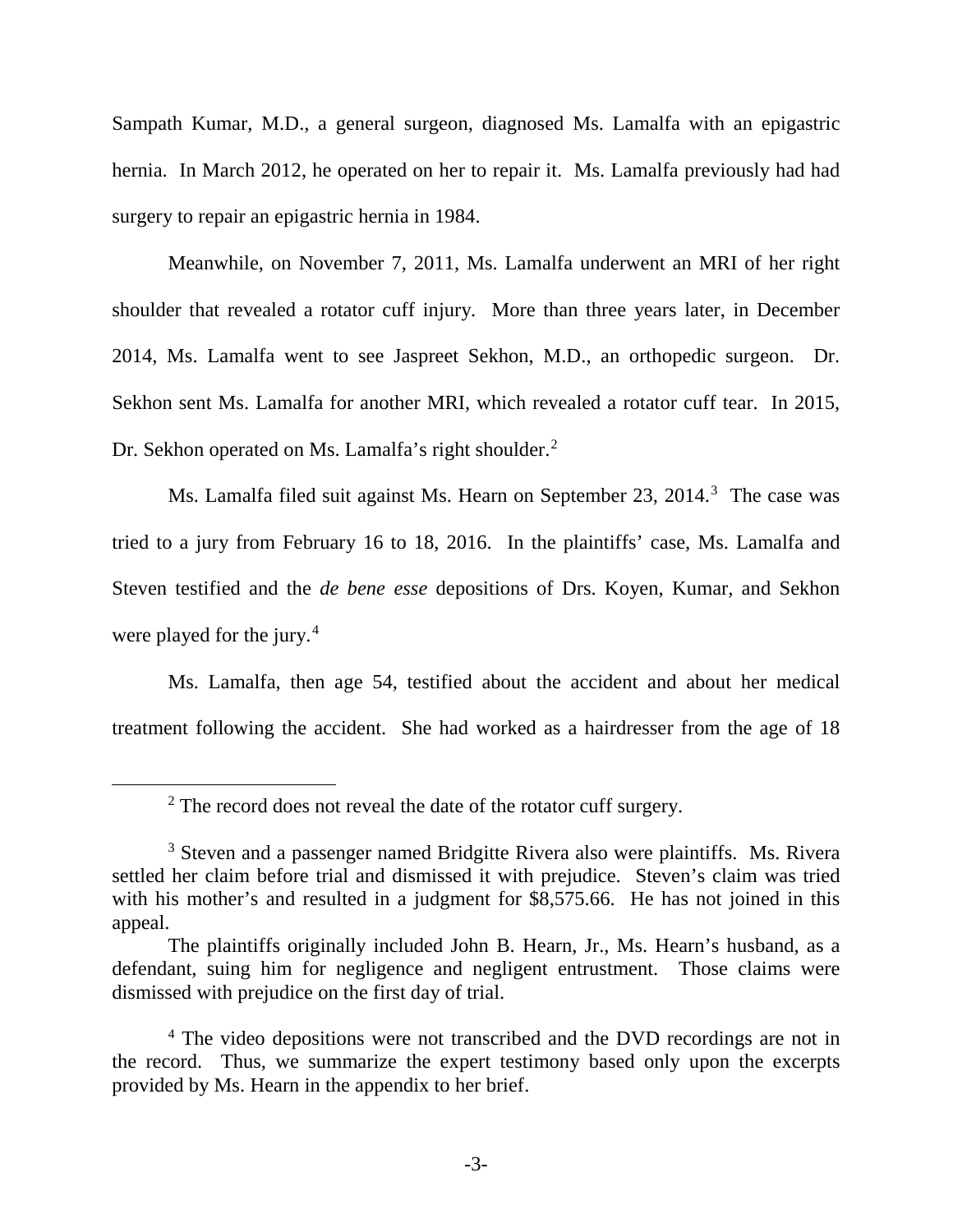until about a year before the accident. Shortly after the accident, her abdomen began to feel "weak" and she noticed a "protrusion" between her stomach and her ribcage. She went to see Dr. Kumar and he diagnosed her with an epigastric hernia.

Ms. Lamalfa also began experiencing right shoulder pain in the weeks following the accident that got "progressively worse." She could not hold her grandchildren, lift pots and pans, or reach up to high shelves. She had not experienced right shoulder pain prior to the accident. She did not seek immediate medical treatment for her shoulder pain, however, because she had moved in with her parents and her mother was already providing care for her father following a knee replacement surgery. In December 2014, she went to see Dr. Sekhon and he recommended surgery. Ms. Lamalfa described the recovery following her surgery as "[l]ong and arduous." For more than three months, she had to wear a sling and a bolster on her arm at all times except when she bathed. This made "[s]leeping . . . horrendous." She was still having difficulty sleeping and her shoulder movement remained "impaired."

Dr. Koyen testified by video deposition that to a reasonable degree of medical certainty Ms. Lamalfa's hernia and rotator cuff tear were caused by the October 14, 2011 accident. He opined that the rotator cuff tear to Ms. Lamalfa's right shoulder, as seen on the November 7, 2011 MRI, was consistent with an acute traumatic injury. He acknowledged that the record of Ms. Lamalfa's visit to the Mercy emergency room on October 15, 2011 ("Mercy record"), the day after the accident, did not include any notation of complaints of right shoulder pain or abdominal pain. Dr. Koyen testified that on November 22, 2011, he prepared a report of his treatment of Ms. Lamalfa on October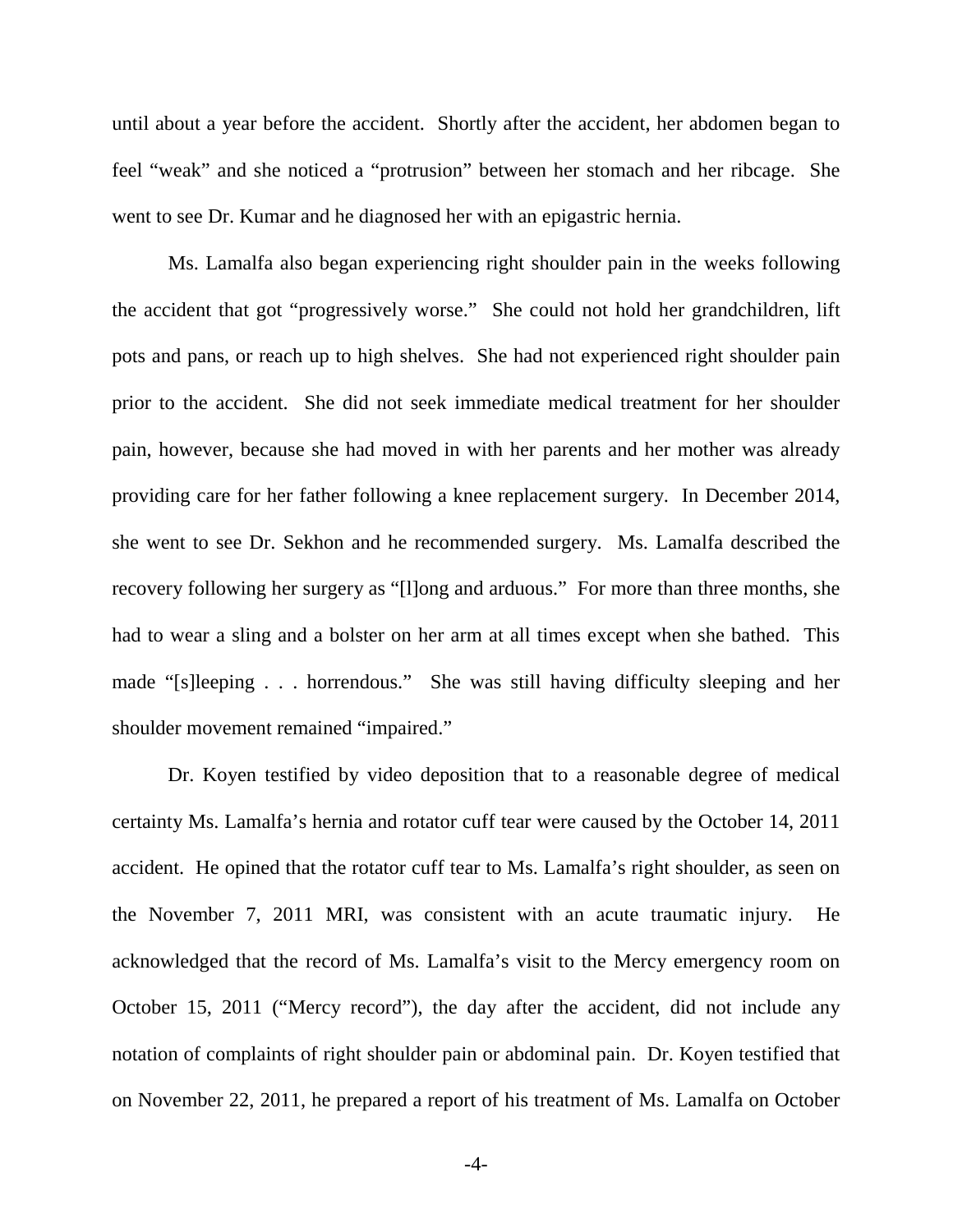21, 2011, and up until the date of the report ("Koyen record"). In the report, he did not note that Ms. Lamalfa had complained of any abdominal pain during her initial appointment. His report reflected that she later complained of "severe pains in the abdominal and pelvis area" and, as a result, a CT scan of her abdomen was performed on October 31, 2011.

Dr. Kumar testified by video deposition that Ms. Lamalfa came to see him in February 2012 with complaints of abdominal pain. He palpated her abdomen and diagnosed her with a recurrence of an epigastric hernia. He opined that, given the location of the hernia, it was not surprising that the October 31, 2011 CT scan did not show it. He further opined to a reasonable degree of medical certainty that Ms. Lamalfa's epigastric hernia was caused by the pressure of the seat belt against her abdominal wall during the October 14, 2011 accident. After Dr. Kumar repaired the hernia, he saw Ms. Lamalfa for a routine follow-up appointment. He had not seen her since.

Finally, Dr. Sekhon testified in his video deposition that he met with Ms. Lamalfa for the first time in December 2014. He ordered an MRI, which revealed a rotator cuff tear. He did not review her prior MRI results or her other medical records from 2011.

In her case, Ms. Hearn testified and called Louis Halikman, M.D., an orthopedic surgeon practicing at Mercy. Dr. Halikman had examined Ms. Lamalfa on December 28, 2015, relative to the instant litigation. He noted that she was left-handed and that her upper arms each measured the same girth. Dr. Halikman opined that he would have expected Ms. Lamalfa's right arm "to have been substantially smaller in girth than the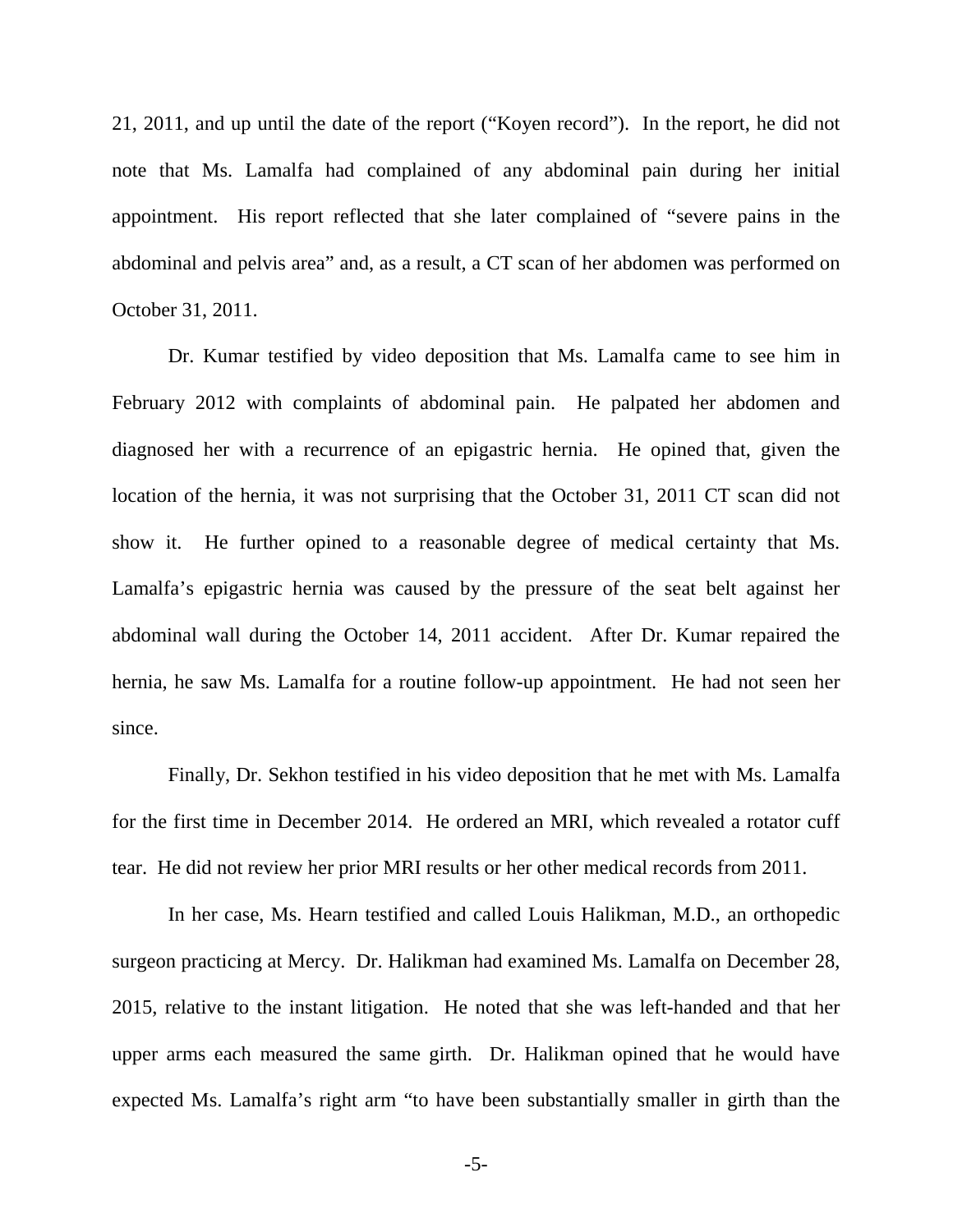left" given that it was not her dominant arm and because she recently had had surgery on that shoulder. The fact that Ms. Lamalfa's arms were equal in girth was evidence that she was "using both of her arms in as close to natural fashion as possible."

Dr. Halikman explained that in forming his opinions, he relied upon four of Ms. Lamalfa's medical records: the Mercy record; the Koyen record; an "Initial Chiropractic Examination" report prepared by an unidentified practitioner on October 25, 2011 ("Chiropractic record"); and an "Initial Consultation Report" prepared by Alexsandr Levin, M.D., at Diagnostic Medicine, P.C., on December 13, 2011 ("Levin record"). When defense counsel moved to admit the Mercy record into evidence, plaintiff's counsel objected, arguing as follows:

The expert can certainly testify to [the content of the record] and obviously all his testimony is evidence in the case. However, the document itself is a hearsay document. It contains hearsay statements. It contains expert findings opinions [sic], and it contains secondary and probably even tertiary hearsay statements . . . . I would also, Your Honor, argue that in permitting some records in and not others also is far more prejudice [sic] than probative in that it's going to allow certain documents to go back to the jury room without the benefit of having all of the documents. So on all of those grounds, Your Honor, I would object.

Defense counsel responded that the Mercy record was admissible because it was "a document that the Doctor relied on in forming his opinion . . . [a]nd I believe that is, you know, allows it to come into evidence." The court overruled the objection and admitted the Mercy record.

Defense counsel subsequently moved to admit the other three medical records that Dr. Halikman had relied upon in forming his opinions. Plaintiff's counsel made the "same objection" to each one, and his objections were overruled.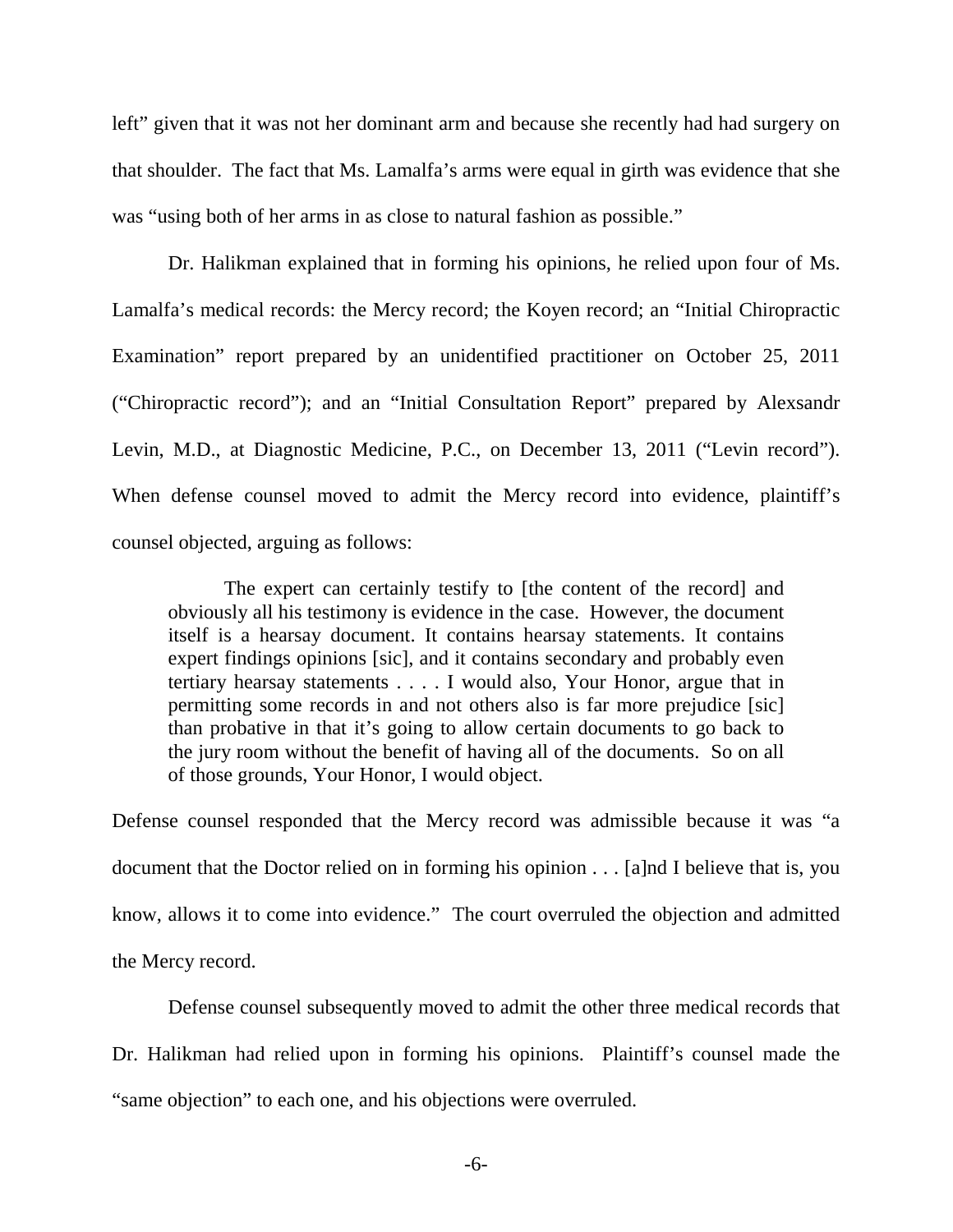The Mercy record included a narrative "History of Present Illness" section that related that Ms. Lamalfa had been involved in a "rear-ended motor vehicle crash" the day before; that upon impact, she had "immediately . . . reached over to the left side of the car to secure her [infant granddaughter's car seat]"; that "gradually over the course of the afternoon and evening," she began experiencing "left-sided lower back pain"; and that she also "complain[ed] of a much lighter pain in the left forearm." The "Physical Examination: General" section of the Mercy record stated that Ms. Lamalfa "ambulate[d]" with a "slight limp" but without "much difficulty" and did not appear to be in "acute distress." Her abdomen was "[s]oft." She exhibited "positive straight leg raising" on the left side and "difficulty with the lateral oblique motion." She had "full range of motion of all joints." She was discharged with instructions to rest, apply heat to the affected areas, and take over-the-counter pain medication.

 The Koyen record, completed on November 22, 2011, was five pages long. In it, Dr. Koyen noted that he had examined Ms. Lamalfa for the first time on October 21, 2011, one week after the accident. At that time, she reported having sustained "injuries to the head, left shoulder and coccyx." In a section entitled "Chief Complaints," Dr. Koyen stated that Ms. Lamalfa had reported

flashbacks of the accident; neck pains radiating to the right arm and upper back, and to the left arm and forearm; low back pains; left hip pains; periodical [sic] numbness in the right hand; right shoulder pains; weakness in the left arm; fear of sitting in a car; coccyx pains worsened by sitting; [and] claustrophobia after accident.

In the "Review of Systems" section, Dr. Koyen noted "sharp neck pains radiating to the left upper extremity and associated with numbness" and "sharp lumbosacral pains

-7-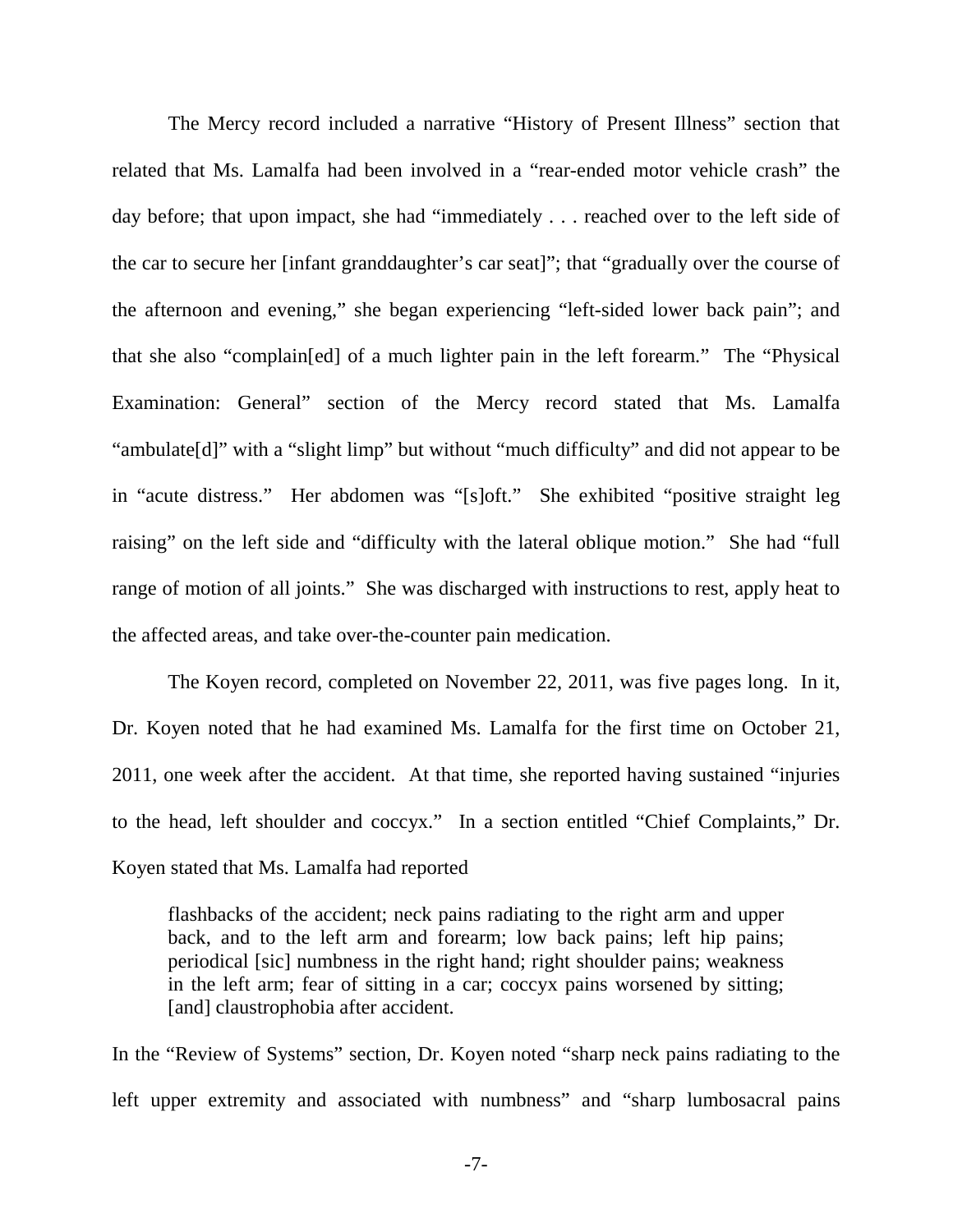provoked by sitting." Ms. Lamalfa was in "acute pain distress" and had pain upon getting on and off the exam table. Dr. Koyen's examination of her shoulders revealed "[r]ight rotator cuff area tenderness" and "[r]ight shoulder[] joint . . . tenderness," with pain upon motion. Her shoulder motion was more limited on the right side, and she was positive for several tests of nerve impingement in her right shoulder. Her abdomen was not tender.

As pertinent, Dr. Koyen recommended that Ms. Lamalfa begin physical therapy for her right shoulder pain; continue taking Aleve; have an x-ray taken of her right shoulder; and consider undergoing an MRI of her right shoulder if the problems persisted. In the "Treatment" section of the report, Dr. Koyen set out the various treatments, tests, and procedures Ms. Lamalfa had undergone following her initial appointment and the results. He noted that due to "severe pains in the abdominal and pelvis area," he had ordered a CT scan; it revealed "no acute inflammatory processes." Due to "severe pains in the right shoulder," he had ordered an MRI; it revealed "possible impingement of the supraspinatus muscle and rotator cuff instrasubstance tear involving supraspinatus and infraspinatus tendons." Dr. Koyen's diagnoses were, as pertinent, "[r]ight shoulder trauma with rotator cuff tear and impingement" and "abdominal trauma."

The Chiropractic record was completed on October 25, 2011. It is a five-page form document with handwritten notations detailing Ms. Lamalfa's health history and the reason she was seeking chiropractic care. In the "Present Complaints" section, the chiropractor circled "Neck Pain & Stiffness Left/Right" that "Radiates" to the "Left . . . Shoulder," as well as right shoulder pain and left arm pain, with numbness and tingling to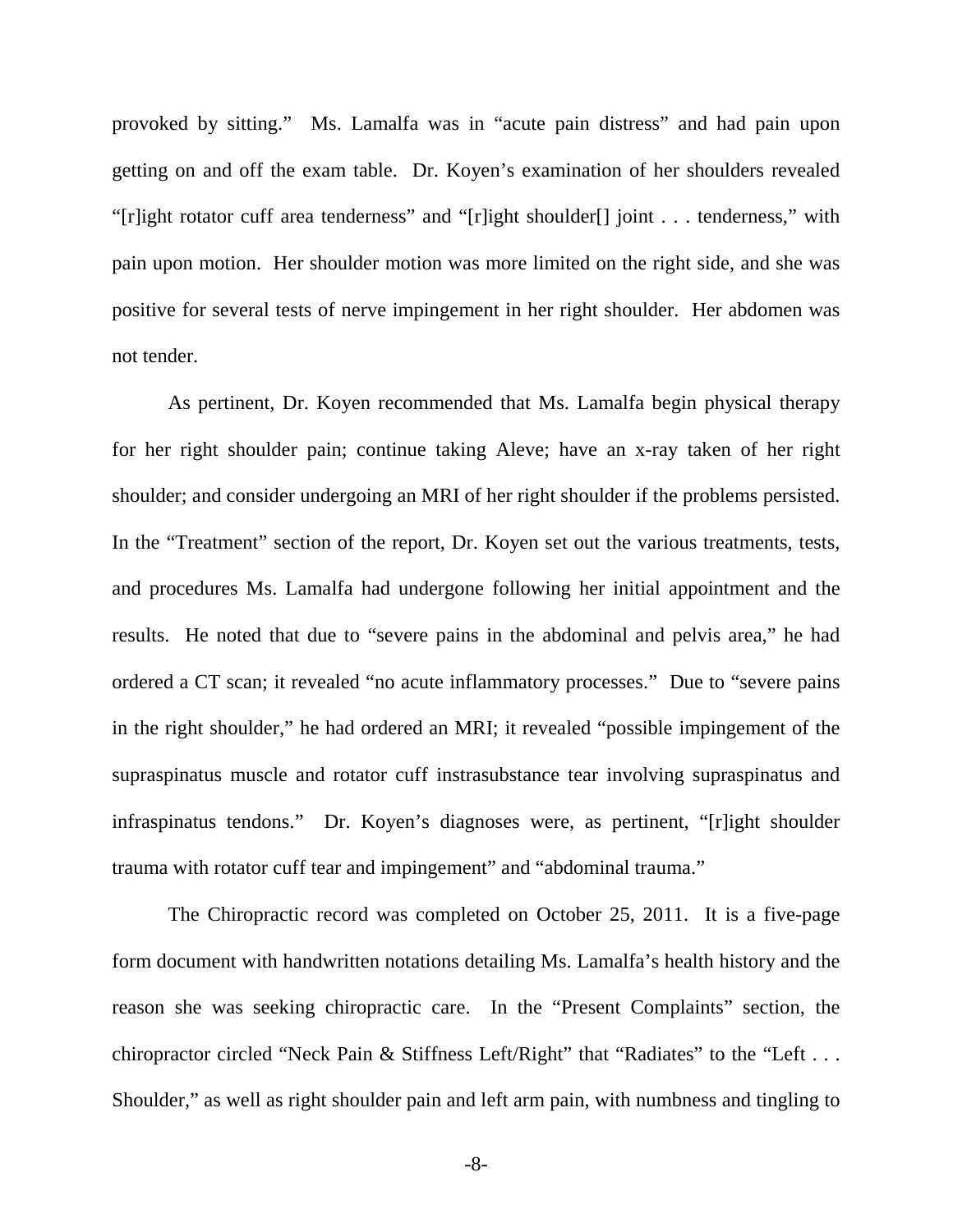the forearm. The "Orthopedic & Neurologic Tests" section reflects that the chiropractor did not perform a "Shoulder Depression Test," or three other tests used to detect nerve impingement and tears in the shoulders. In the "Diagnosis" section, the chiropractor gives diagnoses of spinal radiculopathy, joint dysfunction in the spine; a whiplash injury; headaches; and spinal subluxation. The chiropractor did not circle the diagnostic codes for shoulder injury or shoulder pain.

The Levin record, completed on December 13, 2011, is a three-page initial consultation report addressed to Dr. Koyen. Dr. Levin noted that Ms. Lamalfa complained of "right shoulder pain, lower back pain radiating to the left leg, left knee pain, and weakness in the left leg." On physical examination she was in "no acute distress." She had "no tenderness on palpation or decreased range of motion" in her shoulders. Her abdomen was "[s]oft, not distended" and was not tender. Dr. Levin noted tenderness of the lumbar spine and diagnosed Ms. Lamalfa with "[p]ost-traumatic lumbosacral sprain/strain." He recommended nerve conduction tests to rule out "lumbar radiculitis."

Dr. Halikman opined, based upon a review of these records, his physical examination of Ms. Lamalfa, and his education and experience, that Ms. Lamalfa "did not sustain an injury to her right shoulder as a result of [the automobile accident]." He explained that if Ms. Lamalfa had torn her rotator cuff during the accident, she would have been in severe pain on October 14, 2011, and thereafter would not have waited more than three years to seek out a surgical consultation. He further opined that if she had complained of any shoulder pain at Mercy on October 15, 2011, x-rays would have been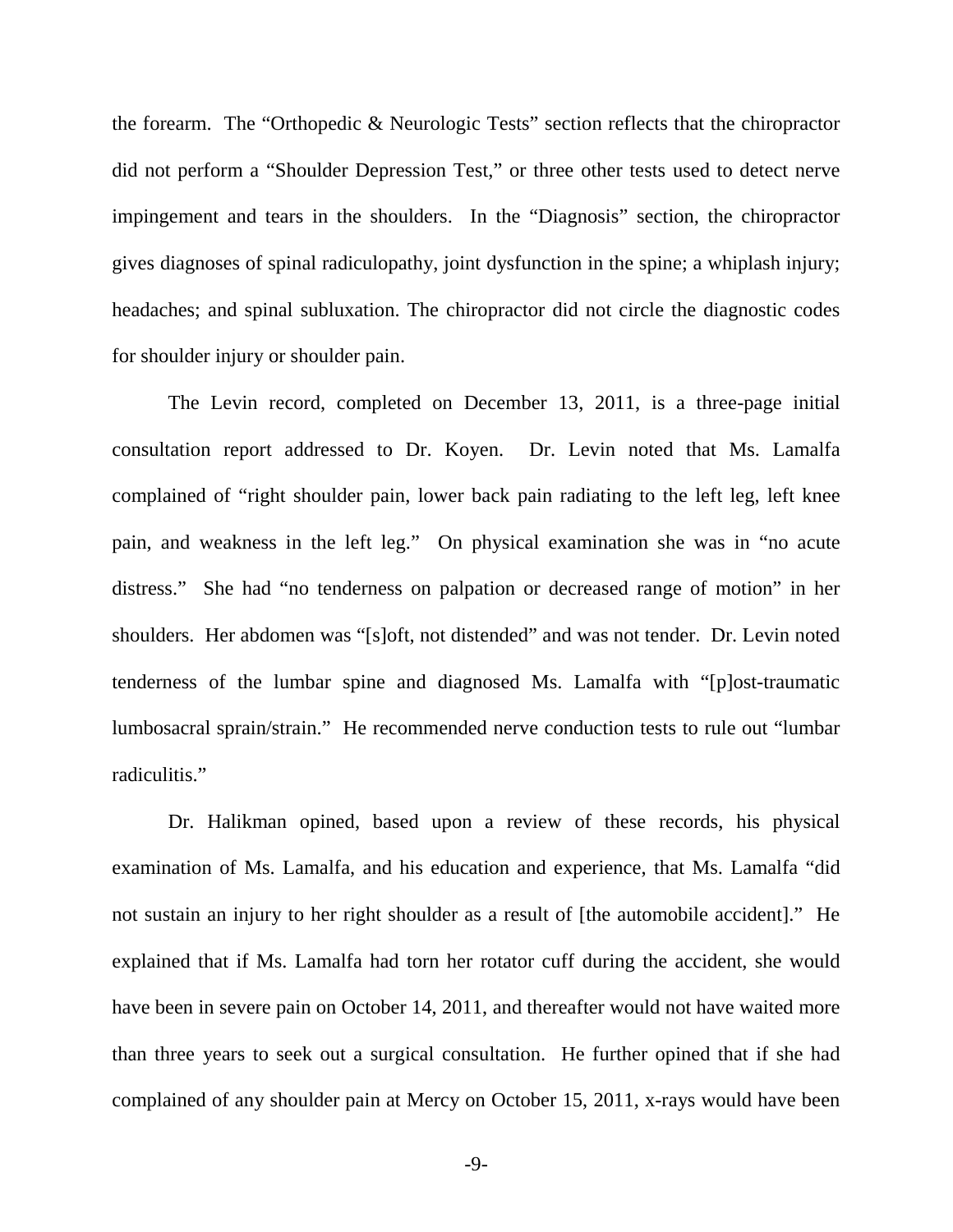ordered. The fact that x-rays were not ordered confirmed the narrative aspects of the report, in his view, that reflected that Ms. Lamalfa did not complain of shoulder pain. He further opined that the October 2011 MRI of Ms. Lamalfa's shoulder showed degenerative fraying of the tendons, not a tear consistent with an acute injury to the shoulder caused by an impact. The degeneration of the rotator cuff muscles was not unusual given that Ms. Lamalfa's profession required her to hold her arms up continuously.

Dr. Halikman also commented that the medical records reflected that Ms. Lamalfa's abdomen was soft and not tender in December 2011. He opined that had Ms. Lamalfa had a "problem referable to [that] area," it "would have been evident" by December 2011, when she saw Dr. Levin.

As noted, the court granted a motion for judgment in favor of Ms. Lamalfa for "negligence" and sent the case to the jury on damages only, although the lawyers addressed causation in their closing arguments. Ms. Lamalfa's lawyer asked the jurors to award her all of her past medical expenses (\$9,926.05) and non-economic damages in the range of \$50,000 to \$150,000. Defense counsel argued that the evidence did not show that Ms. Lamalfa's hernia and rotator cuff tear were caused by the accident. She pointed to the four medical records admitted into evidence to show that Ms. Lamalfa did not complain of right shoulder pain or abdominal pain during her Mercy visit; did not complain of abdominal pain during her initial visit to Dr. Koyen a week later; did not complain of right shoulder pain during her chiropractic visit in October 2011; and that her right shoulder was not tender and had full movement and her abdomen was soft and not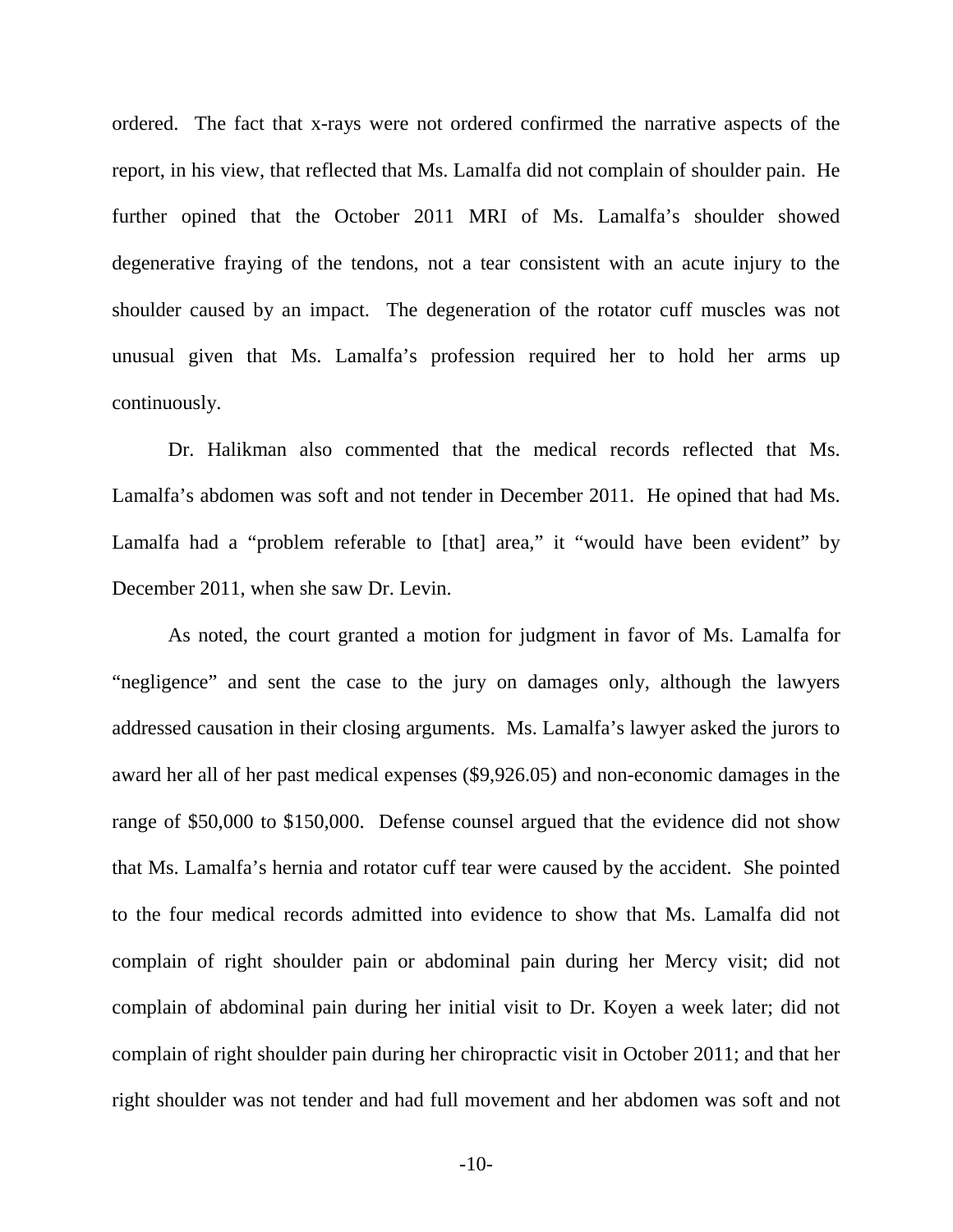tender during her December 13, 2011 visit to Dr. Levin. Defense counsel argued that the evidence did not support a finding that the two surgeries were causally related to the accident and that the evidence also did not support a large award for pain and suffering.

The case was sent to the jury on a special verdict sheet asking the jurors to find "[w]hat measure of damages, if any, do you find that the Plaintiff, Patricia Lamalfa, is entitled?" followed by blanks for "Past Medical Expenses," "Non-Economic Damages (Pain, Suffering, Physical Impairment, etc.)," and for the total damages. The jury awarded Ms. Lamalfa all her past medical expenses (\$9,926.05) and \$650 in noneconomic damages, for a total award of \$10,576.05. This timely appeal followed.

#### **DISCUSSION**

Ms. Lamalfa contends the trial court erred as a matter of law by admitting into evidence the four medical records at issue and that she was prejudiced by their admission. First, and as a threshold matter, she argues that Ms. Hearn failed to authenticate the records pursuant to Rule 5-902. Second, she argues that the records were not admissible under Rule 5-703(b) or under the business records exception to the hearsay rule. She seeks a reversal and remand for a new trial on damages.

Ms. Hearn responds that Ms. Lamalfa failed to preserve her authentication challenge because she did not make that argument at trial. She maintains, moreover, that the admission of the medical records was proper under Rule 5-703(b), as "facts or data" relied upon by Dr. Halikman; under Rule 5-803(b)(3), as statements of Ms. Lamalfa's then existing physical condition, specifically her bodily health; under Rule 5-803(b)(6), as business records; and under the catch-all exception to the rule against hearsay in Rule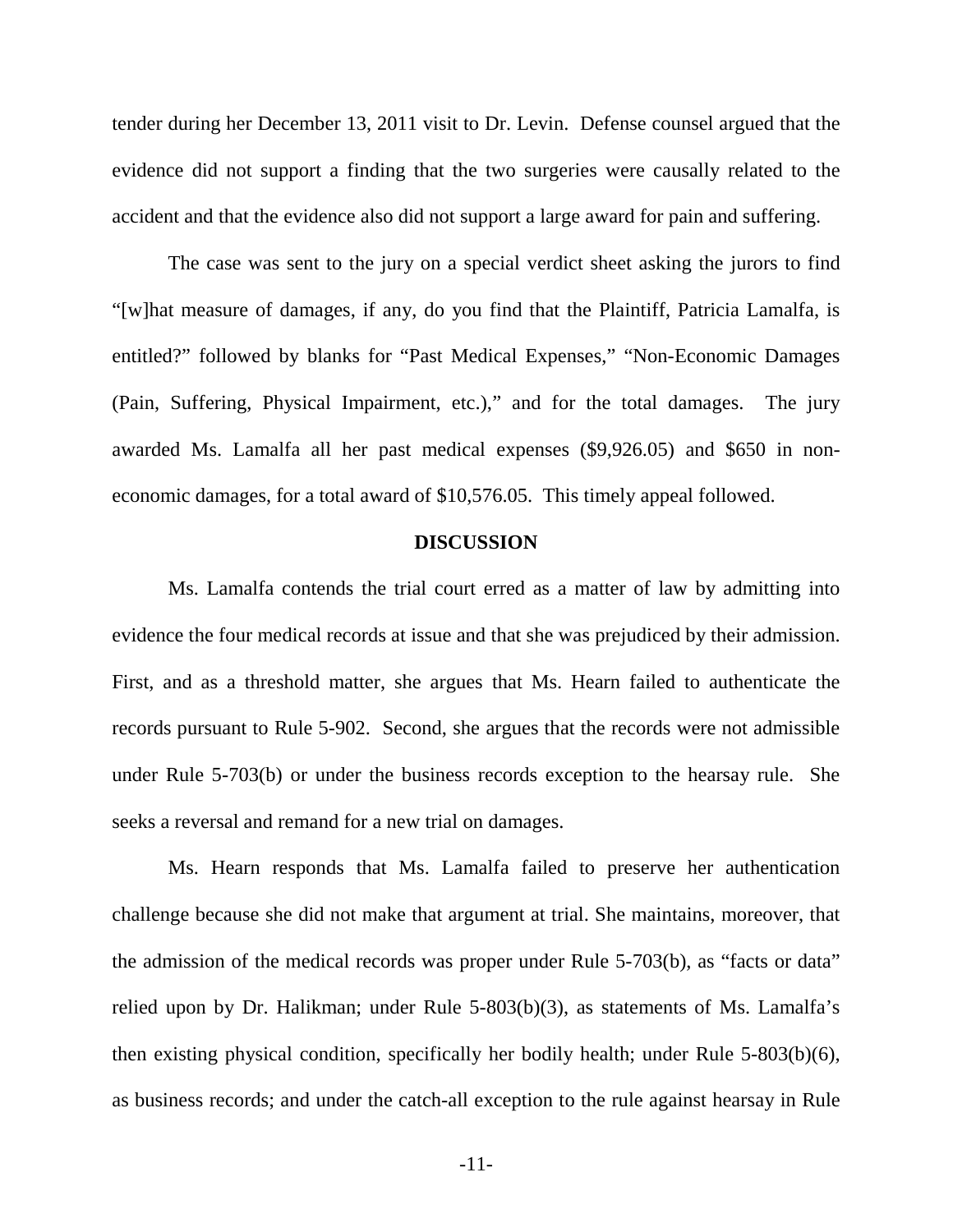5-803(b)(24). Finally, she asserts that even if the records were admitted in error, Ms. Lamalfa has failed to make any showing as to how she was prejudiced by their admission given that the jury found her (Ms. Hearn) responsible for damages related to Ms. Lamalfa's shoulder injury and her hernia repair.

Authentication is a "condition precedent to admissibility" and may be "satisfied by evidence sufficient to support a finding that the matter in question is what its proponent claims." Md. Rule 5-901(a). Ms. Lamalfa asserts for the first time on appeal that Ms. Hearn failed to have the medical records at issue certified as business records under the self-authentication provisions of Rule 5-902(b). She did not make this argument when defense counsel moved for the admission of the Mercy record or the other three records. Rather, she argued that the records were inadmissible because they were "hearsay document[s]" and because any probative value they might have was outweighed by their prejudicial impact. Having failed to object below on the basis of authentication, she has not preserved that issue for appeal. Md. Rule 8-131(a).

Ms. Hearn moved for the admission of the medical records pursuant to Rule 5- 703, entitled "Bases of Opinion Testimony by Experts." Section (a) of that rule provides generally that the "facts or data" on which an expert witness bases his opinion may be those made known to him before trial. Subsection (b) of the rule is captioned "Disclosure to Jury." It states:

If determined to be trustworthy, necessary to illuminate testimony, and unprivileged, facts or data reasonably relied upon by an expert pursuant to section (a) may, in the discretion of the court, be disclosed to the jury even if those facts and data are not admissible in evidence. Upon request, the court shall instruct the jury to use those facts and data only for the purpose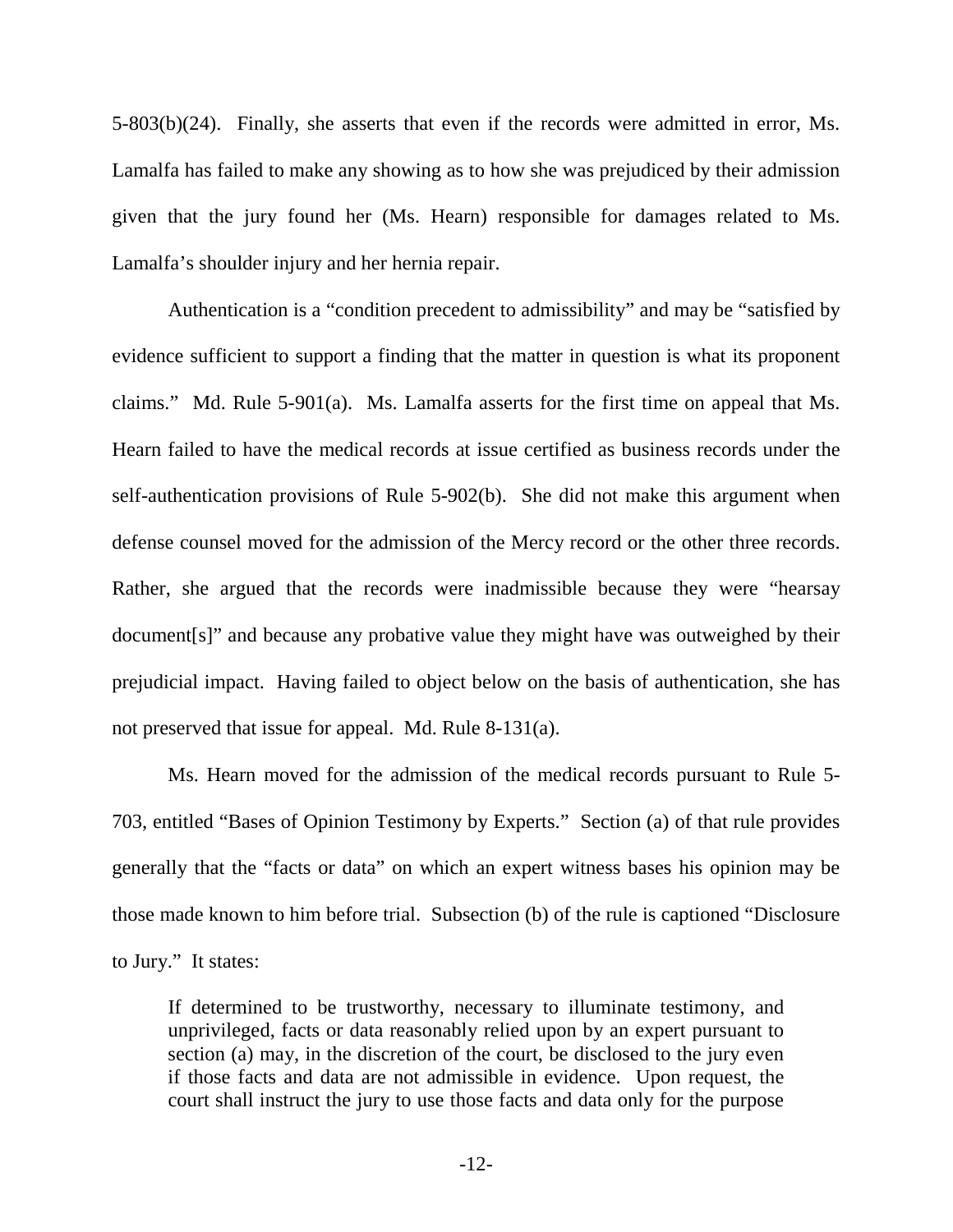of evaluating the validity and probative value of the expert's opinion or inference.

In *Alban v. Fiels*, 210 Md. App. 1, 21 (2013), we explained the effect of Rule 5-

703(a) and (b) as follows:

Most certainly, "[a]n expert may give an opinion based on facts contained in reports, studies, or statements from third parties, if the underlying material is shown to be of the type reasonably relied upon by experts in the field." *United States Gypsum Co. v. Mayor and City Council of Baltimore*, 336 Md. 145, 176, 647 A.2d 405 (1994). The focus of the language in Rule 5–703(a) that facts or data forming the basis for an expert's opinion may be relied on if "of a type reasonably relied upon by experts in the particular field" ordinarily relates to hearsay evidence. *Attorney Grievance Comm'n v. Nothstein*, 300 Md. 667, 682, 480 A.2d 807 (1984). If such information received from others is inadmissible hearsay, "it ordinarily comes in not as substantive evidence but only to explain the factual basis for the testifying expert's opinion." *United States Gypsum Co.*, 336 Md. at 176 n. 10, 647 A.2d 405. Regardless of why the facts or data within the meaning of Rule  $5-703(a)$  are not admissible as substantive evidence, when they are permitted for Rule 5–703(a) purposes, they are not admitted as substantive evidence. Thus, "[u]pon request, the court shall instruct the jury to use those facts and data only for the purpose of evaluating the validity and probative value of the expert's opinion or inference." Rule 5–703(b).

In other words, Rule 5–703(a) does not operate to admit as substantive evidence facts or data that are otherwise inadmissible. The facts or data relied upon are admissible, if at all, only to explain how the expert reached an opinion. Thus, unless inadmissible as a matter of law, inadmissible evidence, if it satisfies Rule 5–703, may be admitted, in the court's discretion, to explain the factual basis for an expert's opinion.

As the rule itself makes clear, for "facts or data" to qualify, they "must be (1)

trustworthy, (2) unprivileged, (3) reasonably relied upon by an expert in forming her or his opinion, and (4) necessary to illuminate that expert's testimony." *Brown v. Daniel Realty Co.*, 409 Md. 565, 601 (2009). Ms. Lamalfa concedes that the medical records were not privileged and that Dr. Halikman reasonably relied upon them. She argues that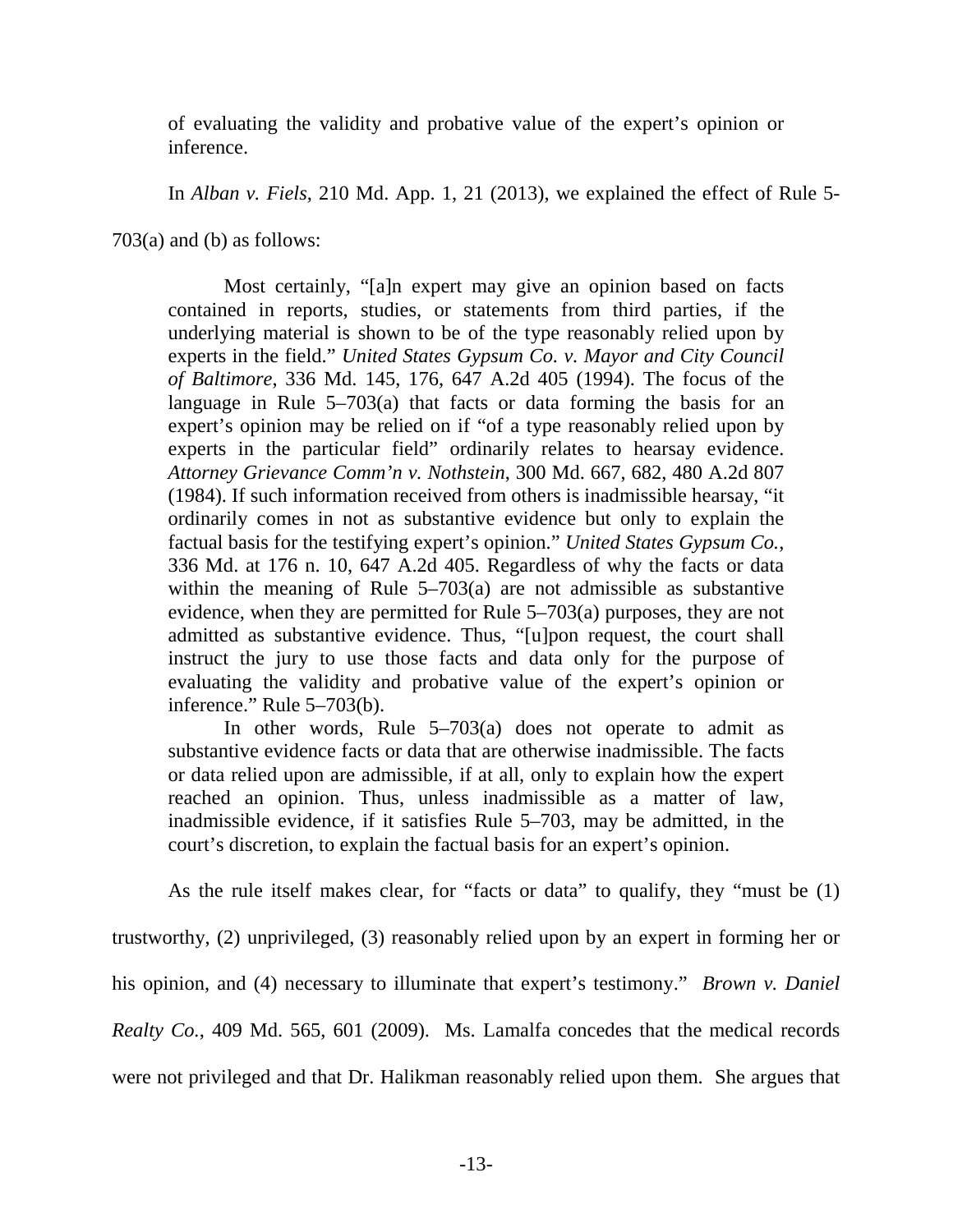Ms. Hearn failed to establish the trustworthiness of the medical records or that they were necessary to illuminate Dr. Halikman's testimony. Ms. Lamalfa did not make either such argument below, even though she did offer reasons for her objection. This argument is not preserved for review.

The argument lacks merit in any event because it is plain that medical records prepared by Ms. Lamalfa's treating health care providers in the immediate aftermath of the accident were sufficiently trustworthy to satisfy Rule 5-703. Moreover, because Dr. Halikman relied upon those records to form his opinion that Ms. Lamalfa was not exhibiting symptoms of an acute traumatic injury to her right shoulder or to her abdomen immediately after the accident or, with respect to her abdomen, months later, they were necessary to aid the jurors in understanding that opinion.

Ms. Lamalfa further argues that the court abused its discretion by admitting the medical records into evidence because Rule 5-703(b) permits *disclosure* of records within its ambit to the jury, not *admission* of such records. She maintains that if the court merely had disclosed the medical records to the jury, the records would not have been with the jurors during deliberation and they could not have used them substantively in reaching their verdict.

To be sure, section (b) of the rule permits "disclosure" to the jurors, not "admission," of "facts or data" reasonably relied upon by a testifying expert witness. In cases in which the facts or data the expert relied upon are contained in a written document, the Court of Appeals and this Court have not drawn a distinction between disclosing the writing to the jury and admitting the writing in evidence. In *Brown*, 409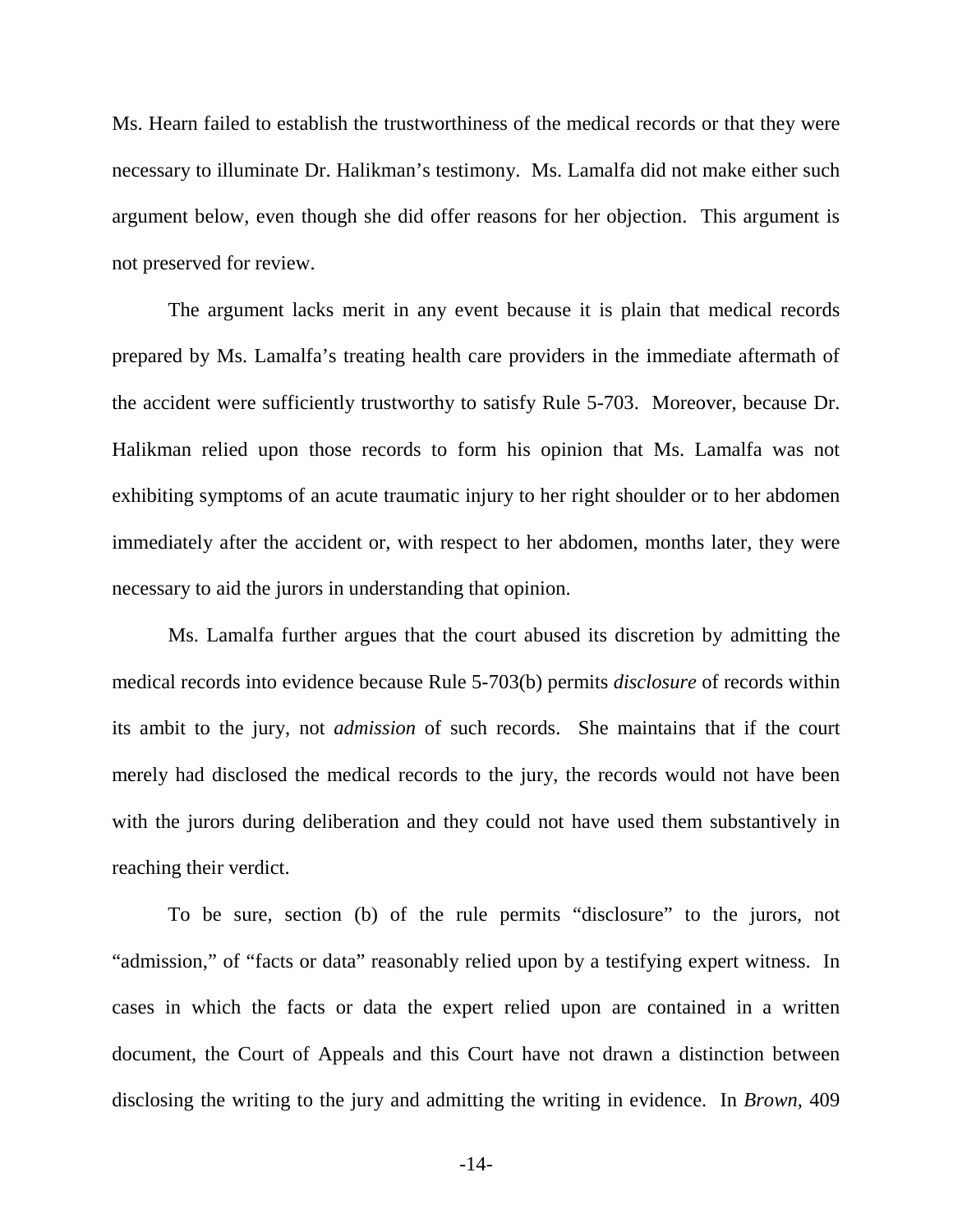Md. 565, the Court upheld a ruling by the circuit court admitting in evidence a lead inspection report of the subject property in a lead paint case that had been relied upon by a testifying expert witness in forming his opinions. The Court explained that "four elements must be satisfied for a document to be *admissible* under [Rule 5-703]." *Id.* at 601 (emphasis added). Likewise, in *Gillespie v. Gillespie*, 206 Md. App. 146, 166 (2012), we held, in a custody case, that the "circuit court was permitted to admit" under Rule 5-703, a report documenting a psychiatric evaluation of the mother because a testifying expert had relied upon it in forming her opinions.

There is no significant difference between disclosure and admission of a writing under Rule 5-703 because to be able to use the writing to assess the credit, if any, to be accorded the opinion of the expert witness who relied upon it, the fact finder must be able to read the document, not just glance at it in passing. What *is* significant is that the writing is not to be used substantively (unless otherwise admissible for its substance). It is for that reason that the rule directs that, "[u]pon request, the court shall instruct the jury to use th[e] facts and data [relied upon by the testifying expert] only for the purpose of evaluating the validity and probative value of the expert's opinion or inference." Md. Rule 5-703(b).

Here, the essence of Ms. Lamalfa's complaint is that the jurors could have misused the contents of the medical reports because the reports were with them in the jury room during deliberations. Any problem with how the jurors might have used the reports was not a function of their being in the jury room but of Ms. Lamalfa's failure to request a limiting instruction under Rule 5-703(b) either upon their admission, at the